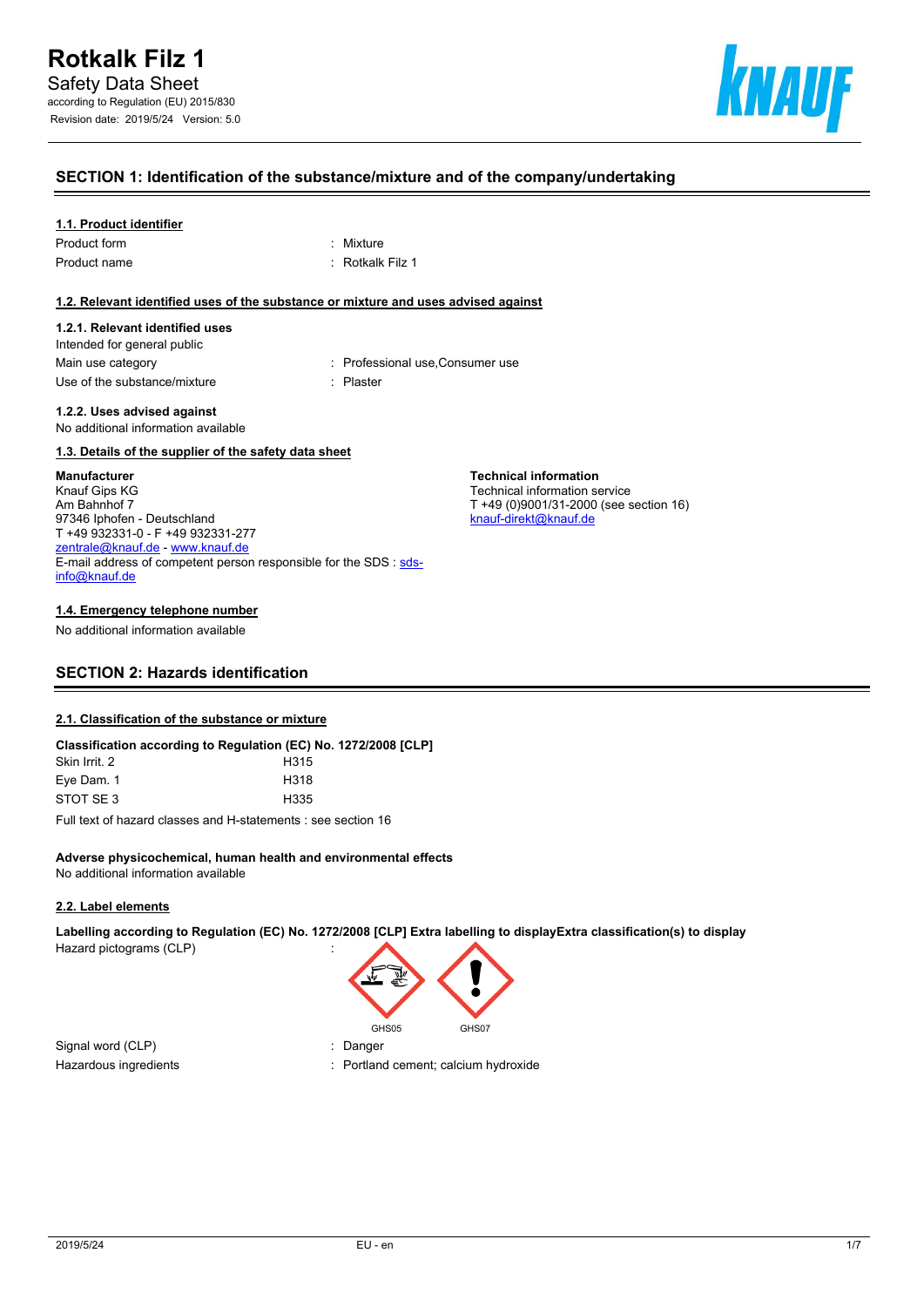# **Rotkalk Filz 1**

Safety Data Sheet

according to Regulation (EU) 2015/830



| Hazard statements (CLP)        | : H315 - Causes skin irritation.<br>H318 - Causes serious eye damage.<br>H335 - May cause respiratory irritation.                                                                                                                                                                                                                                                                                                                                                                                     |
|--------------------------------|-------------------------------------------------------------------------------------------------------------------------------------------------------------------------------------------------------------------------------------------------------------------------------------------------------------------------------------------------------------------------------------------------------------------------------------------------------------------------------------------------------|
| Precautionary statements (CLP) | P102 - Keep out of reach of children.<br>P261 - Avoid breathing dust.<br>P280 - Wear protective gloves, eye protection, protective clothing.<br>P302+P352 - IF ON SKIN: Wash with plenty of soap and water.<br>P305+P351+P338 - IF IN EYES: Rinse cautiously with water for several minutes. Remove<br>contact lenses, if present and easy to do. Continue rinsing.<br>P304+P340 - IF INHALED: Remove person to fresh air and keep comfortable for breathing.<br>P313 - Get medical advice/attention. |

# **2.3. Other hazards**

No additional information available

# **SECTION 3: Composition/information on ingredients**

# **3.1. Substances**

Not applicable

# **3.2. Mixtures**

| <b>Name</b>       | <b>Product identifier</b>                                                | %       | <b>Classification according to</b><br>Regulation (EC) No.<br>1272/2008 [CLP] |
|-------------------|--------------------------------------------------------------------------|---------|------------------------------------------------------------------------------|
| calcium hydroxide | (CAS-No.) 1305-62-0<br>(EC-No.) 215-137-3<br>(REACH-no) 01-2119475151-45 | $~<$ 20 | Eye Dam. 1, H318<br><b>Skin Irrit. 2. H315</b><br>STOT SE 3, H335            |
| Portland cement   | (CAS-No.) 65997-15-1<br>(EC-No.) 266-043-4                               | < 12    | Skin Irrit. 2, H315<br>Eye Dam. 1, H318<br>STOT SE 3, H335                   |

Comments : Low in chromate according to EU-Regulation 1907/2006 (REACH). The contained Portland cement is white cement.

Full text of H-statements: see section 16

# **SECTION 4: First aid measures**

### **4.1. Description of first aid measures**

| : Take off contaminated clothing. Wash contaminated clothing before reuse.                                                                              |
|---------------------------------------------------------------------------------------------------------------------------------------------------------|
| Remove person to fresh air and keep comfortable for breathing. If you feel unwell, seek medical<br>advice.                                              |
| : Rinse and then wash skin thoroughly with water and soap. If skin irritation occurs: Get medical<br>advice/attention.                                  |
| : Rinse cautiously with water for several minutes. Remove contact lenses, if present and easy to<br>do. Continue rinsing. Call a physician immediately. |
| : Rinse mouth thoroughly with water. Immediately give plenty of water. Get medical<br>advice/attention.                                                 |
| 4.2. Most important symptoms and effects, both acute and delayed                                                                                        |
| May cause respiratory irritation.                                                                                                                       |
| Irritation.                                                                                                                                             |
|                                                                                                                                                         |

# Symptoms/effects after eye contact : Serious damage to eyes.

# **4.3. Indication of any immediate medical attention and special treatment needed**

Treat symptomatically.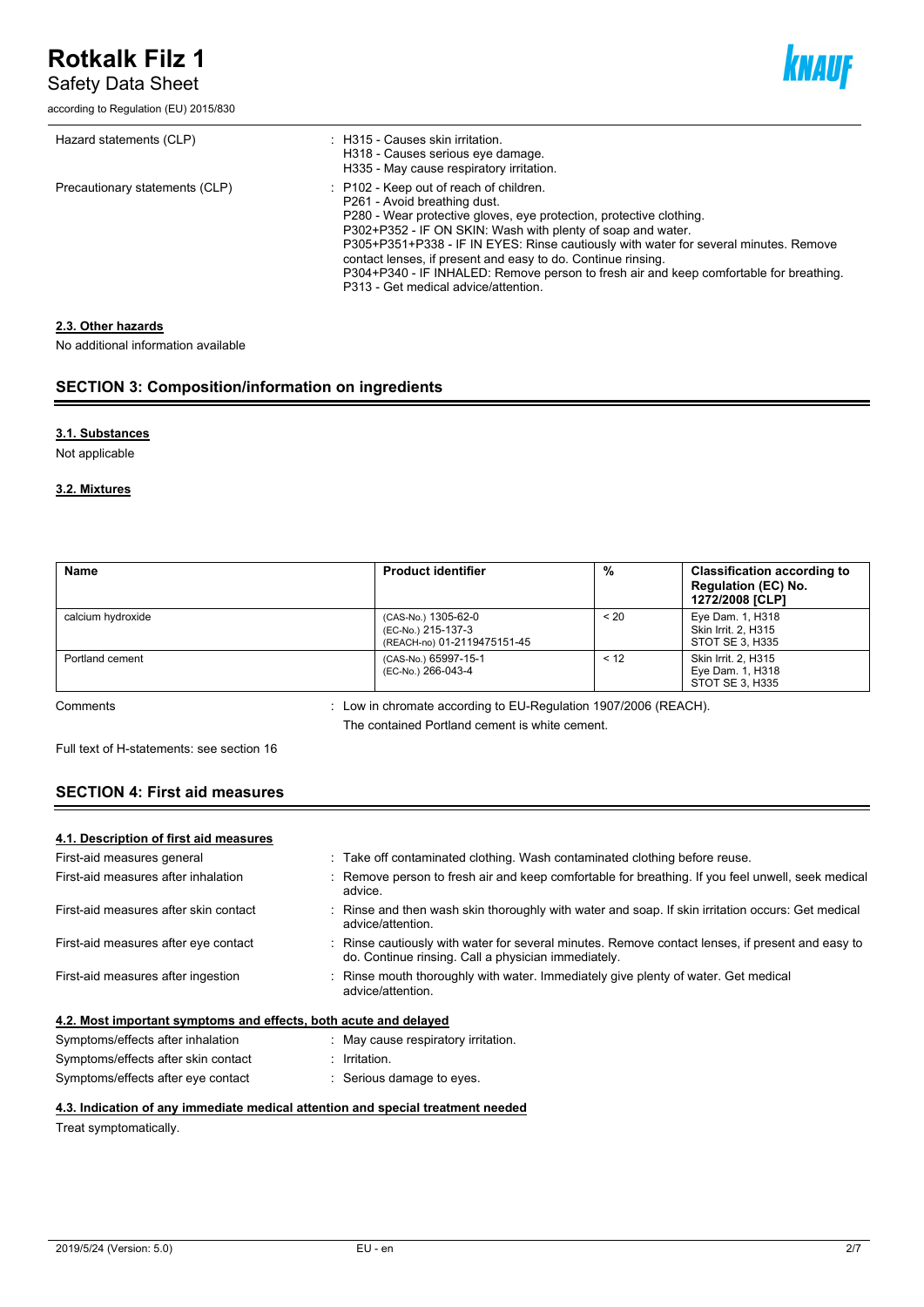Safety Data Sheet

according to Regulation (EU) 2015/830

# **SECTION 5: Firefighting measures**

| 5.1. Extinguishing media                                                 |                                                                                                                                             |
|--------------------------------------------------------------------------|---------------------------------------------------------------------------------------------------------------------------------------------|
| Suitable extinguishing media                                             | : Water spray. Dry powder. Foam.                                                                                                            |
| Unsuitable extinguishing media                                           | : Strong water jet.                                                                                                                         |
| 5.2. Special hazards arising from the substance or mixture               |                                                                                                                                             |
| Fire hazard                                                              | : Non combustible.                                                                                                                          |
| Hazardous decomposition products in case of<br>fire                      | : Toxic fumes may be released.                                                                                                              |
| 5.3. Advice for firefighters                                             |                                                                                                                                             |
| Protection during firefighting                                           | : Do not attempt to take action without suitable protective equipment. Self-contained breathing<br>apparatus. Complete protective clothing. |
| <b>SECTION 6: Accidental release measures</b>                            |                                                                                                                                             |
|                                                                          |                                                                                                                                             |
| 6.1. Personal precautions, protective equipment and emergency procedures |                                                                                                                                             |
| 6.1.1. For non-emergency personnel                                       |                                                                                                                                             |
| Emergency procedures                                                     | : Ventilate spillage area. Avoid breathing dust. Avoid contact with skin and eyes.                                                          |

refer to section 8: "Exposure controls/personal protection".

### **6.1.2. For emergency responders**

Protective equipment **interprotective equipment** equipment information

### **6.2. Environmental precautions**

Avoid release to the environment.

### **6.3. Methods and material for containment and cleaning up**

| : Mechanically recover the product.                             |
|-----------------------------------------------------------------|
| : Dispose of materials or solid residues at an authorized site. |
|                                                                 |

# **6.4. Reference to other sections**

For further information refer to section 13.

# **SECTION 7: Handling and storage**

| 7.1. Precautions for safe handling                                |                                                                                                                                                  |
|-------------------------------------------------------------------|--------------------------------------------------------------------------------------------------------------------------------------------------|
| Precautions for safe handling                                     | : Use only outdoors or in a well-ventilated area. Avoid breathing dust. Avoid contact with skin<br>and eyes. Wear personal protective equipment. |
| Hygiene measures                                                  | Wash contaminated clothing before reuse. Do not eat, drink or smoke when using this product.<br>Always wash hands after handling the product.    |
| 7.2. Conditions for safe storage, including any incompatibilities |                                                                                                                                                  |
| Storage conditions                                                | Store locked up. Store in a well-ventilated place. Keep container tightly closed. Keep cool.                                                     |

# **7.3. Specific end use(s)**

No additional information available

# **SECTION 8: Exposure controls/personal protection**

### **8.1. Control parameters**

| calcium hydroxide (1305-62-0) |                                 |                                         |  |  |
|-------------------------------|---------------------------------|-----------------------------------------|--|--|
| EU                            | Local name                      | Calcium dihvdroxide                     |  |  |
| EU                            | IOELV TWA (mg/m <sup>3</sup> )  | 1 mg/m <sup>3</sup> Respirable fraction |  |  |
| EU                            | IOELV STEL (mg/m <sup>3</sup> ) | 4 mg/m <sup>3</sup> Respirable fraction |  |  |

# **8.2. Exposure controls**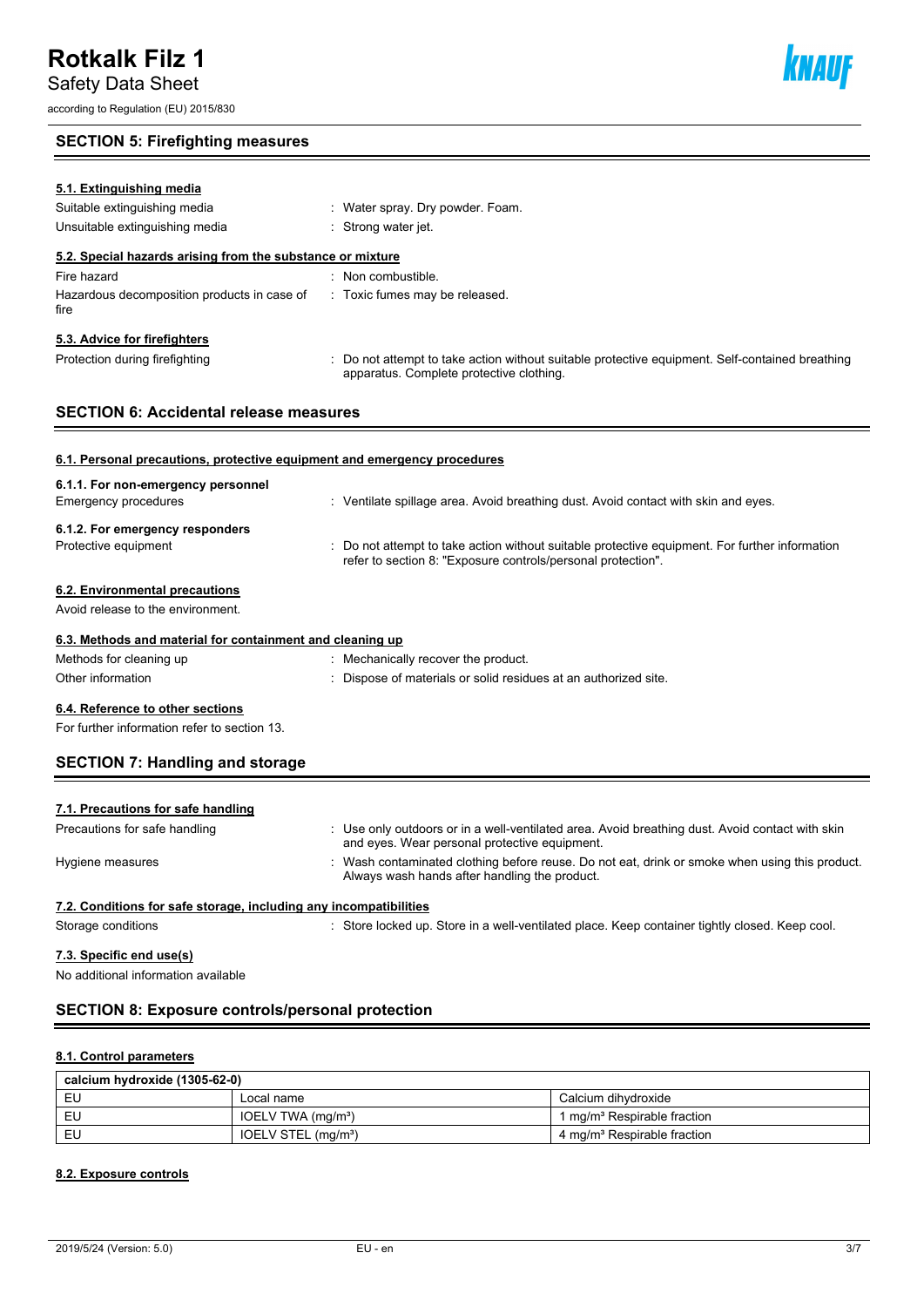# **Rotkalk Filz 1**

Safety Data Sheet

according to Regulation (EU) 2015/830



# **Appropriate engineering controls:**

Ensure good ventilation of the work station.

### **Hand protection:**

Protective gloves

| <b>Type</b> | <b>Material</b>      | Permeation        | Thickness (mm) | Penetration | <b>Standard</b> |
|-------------|----------------------|-------------------|----------------|-------------|-----------------|
|             | Nitrile rubber (NBR) | 6 (> 480 minutes) |                |             |                 |

# **Eye protection:**

### Safety glasses

| <b>Type</b>           | Use | <b>Characteristics</b> | IStandard |
|-----------------------|-----|------------------------|-----------|
| Sealed safety goggles |     |                        | 166<br>EN |

### **Skin and body protection:**

Wear suitable protective clothing

### **Respiratory protection:**

In case of insufficient ventilation, wear suitable respiratory equipment

| <b>Device</b> | <b>Filter type</b> | Condition<br>.       | <b>Standard</b> |
|---------------|--------------------|----------------------|-----------------|
| Dust mask     | Type P2            | : protection<br>Dust | <b>EN 149</b>   |



### **Environmental exposure controls:**

Avoid release to the environment.

# **SECTION 9: Physical and chemical properties**

# **9.1. Information on basic physical and chemical properties**

| Physical state                             | Solid                      |
|--------------------------------------------|----------------------------|
| Appearance                                 | <b>Powders</b>             |
| Colour                                     | white / Grey.              |
| Odour                                      | earthy.                    |
| Odour threshold                            | No data available          |
| рH                                         | 11 - 13 Saturated solution |
| Relative evaporation rate (butylacetate=1) | No data available          |
| Melting point                              | No data available          |
| Freezing point                             | : No data available        |
| Boiling point                              | No data available          |
| Flash point                                | : No data available        |
| Auto-ignition temperature                  | No data available          |
| Decomposition temperature                  | No data available          |
| Flammability (solid, gas)                  | No data available          |
| Vapour pressure                            | No data available          |
| Relative vapour density at 20 °C           | No data available          |
| Relative density                           | No data available          |
| Solubility                                 | No data available          |
| Log Pow                                    | No data available          |
| Viscosity, kinematic                       | No data available          |
| Viscosity, dynamic                         | No data available          |
| <b>Explosive properties</b>                | No data available          |
| Oxidising properties                       | No data available          |
| <b>Explosive limits</b>                    | No data available          |
|                                            |                            |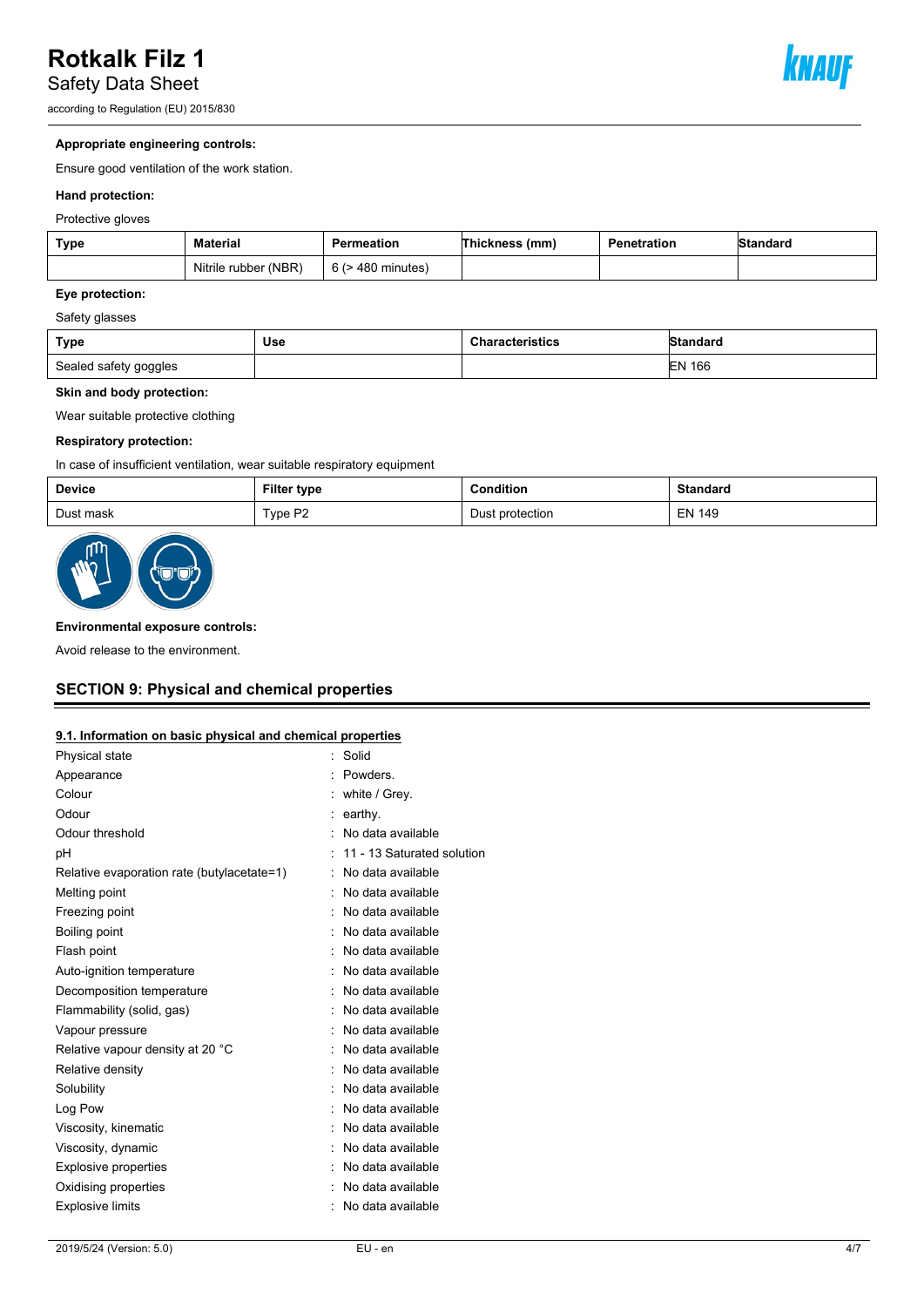# **Rotkalk Filz 1**

Safety Data Sheet

according to Regulation (EU) 2015/830



### **9.2. Other information**

Bulk density : 600 - 1500 kg/m<sup>3</sup>

# **SECTION 10: Stability and reactivity**

### **10.1. Reactivity**

The product is non-reactive under normal conditions of use, storage and transport.

### **10.2. Chemical stability**

Stable under normal conditions.

### **10.3. Possibility of hazardous reactions**

No dangerous reactions known under normal conditions of use.

# **10.4. Conditions to avoid**

None under recommended storage and handling conditions (see section 7).

### **10.5. Incompatible materials**

No additional information available

# **10.6. Hazardous decomposition products**

Under normal conditions of storage and use, hazardous decomposition products should not be produced.

# **SECTION 11: Toxicological information**

### **11.1. Information on toxicological effects**

: Not classified

| calcium hydroxide (1305-62-0)     |                                                                                                                          |
|-----------------------------------|--------------------------------------------------------------------------------------------------------------------------|
| LD50 oral rat                     | > 2000 mg/kg bodyweight (OECD 425: Acute Oral Toxicity: Up-and-Down Procedure, Rat,<br>Female, Experimental value, Oral) |
| LD50 dermal rabbit                | > 2500 mg/kg bodyweight (OECD 402: Acute Dermal Toxicity, 24 h, Rabbit, Male / female,<br>Experimental value, Dermal)    |
| Skin corrosion/irritation         | : Causes skin irritation.                                                                                                |
|                                   | pH: 11 - 13 Saturated solution                                                                                           |
| Serious eye damage/irritation     | : Causes serious eye damage.                                                                                             |
|                                   | pH: 11 - 13 Saturated solution                                                                                           |
| Respiratory or skin sensitisation | : Not classified                                                                                                         |
| Germ cell mutagenicity            | : Not classified                                                                                                         |
| Carcinogenicity                   | : Not classified                                                                                                         |
| Reproductive toxicity             | : Not classified                                                                                                         |
| STOT-single exposure              | May cause respiratory irritation.                                                                                        |
| STOT-repeated exposure            | : Not classified                                                                                                         |
| Aspiration hazard                 | : Not classified                                                                                                         |

# **SECTION 12: Ecological information**

# **12.1. Toxicity**

| Portland cement (65997-15-1) |                                   |
|------------------------------|-----------------------------------|
| LC50 fish                    | Pisces<br>) ma/l (96 h. I<br>1000 |
|                              |                                   |

| calcium hydroxide (1305-62-0) |                                                                                                                                               |
|-------------------------------|-----------------------------------------------------------------------------------------------------------------------------------------------|
| LC50 fish 1                   | 50.6 mg/l (OECD 203: Fish, Acute Toxicity Test, 96 h, Oncorhynchus mykiss, Static system,<br>Fresh water, Experimental value, GLP)            |
| EC50 Daphnia 1                | 49.1 mg/l (OECD 202: Daphnia sp. Acute Immobilisation Test, 48 h, Daphnia magna, Static<br>system, Fresh water, Experimental value, GLP)      |
| $EC50$ 72h algae $(1)$        | 184,57 mg/l (OECD 201: Alga, Growth Inhibition Test, Pseudokirchneriella subcapitata, Static<br>system, Fresh water, Experimental value, GLP) |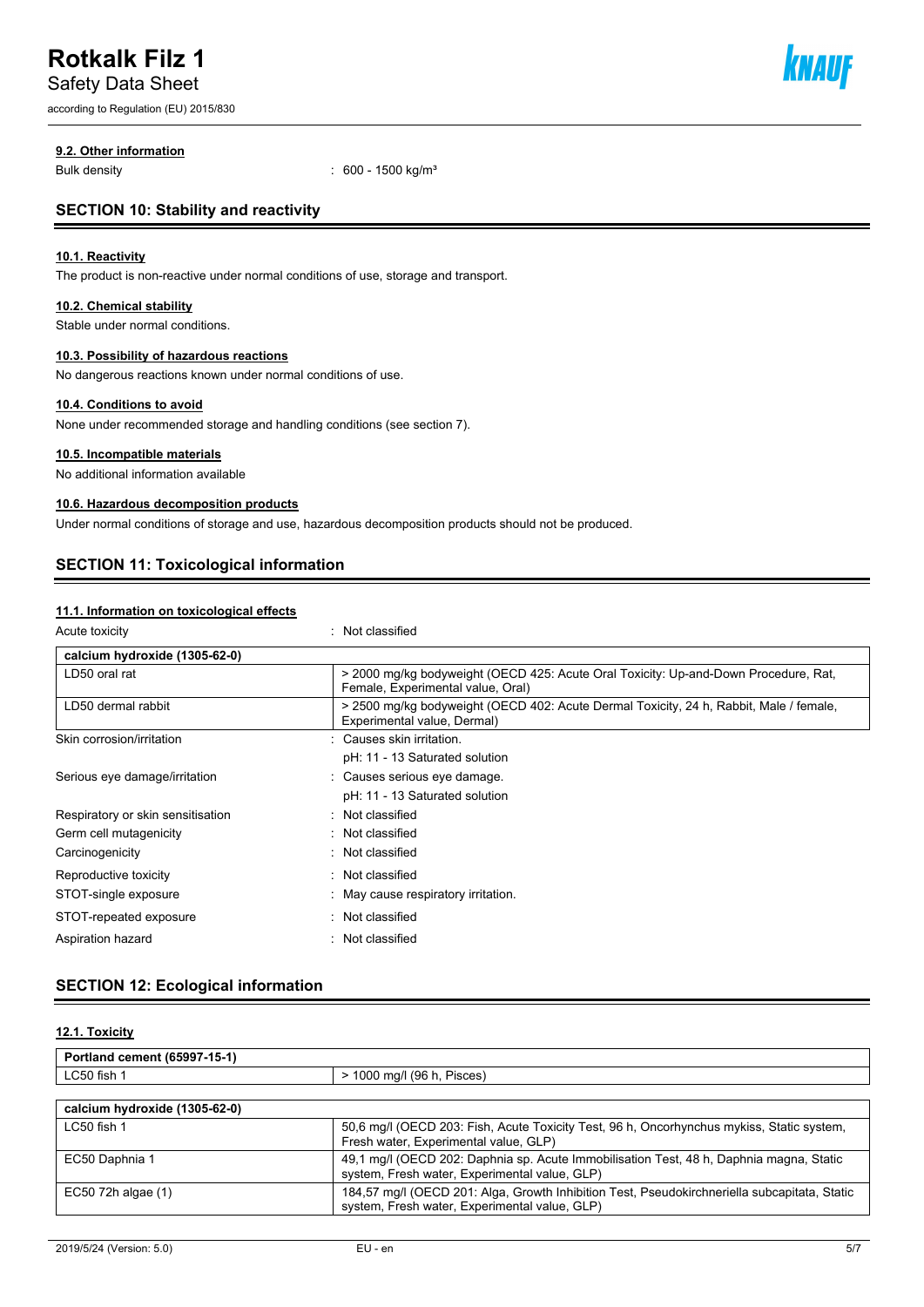Safety Data Sheet

according to Regulation (EU) 2015/830



# **12.2. Persistence and degradability**

| Portland cement (65997-15-1)  |                                   |  |
|-------------------------------|-----------------------------------|--|
| Persistence and degradability | Biodegradability: not applicable. |  |
| Chemical oxygen demand (COD)  | Not applicable                    |  |
| ThOD                          | Not applicable                    |  |
| BOD (% of ThOD)               | Not applicable                    |  |
|                               |                                   |  |

| calcium hydroxide (1305-62-0) |                                   |  |
|-------------------------------|-----------------------------------|--|
| Persistence and degradability | Biodegradability: not applicable. |  |
| Chemical oxygen demand (COD)  | Not applicable                    |  |
| ThOD                          | Not applicable                    |  |
| BOD (% of ThOD)               | Not applicable                    |  |

# **12.3. Bioaccumulative potential**

| Portland cement (65997-15-1)  |                                  |
|-------------------------------|----------------------------------|
| Bioaccumulative potential     | Bioaccumulation: not applicable. |
|                               |                                  |
| calcium hydroxide (1305-62-0) |                                  |
| Bioaccumulative potential     | Not bioaccumulative.             |

# **12.4. Mobility in soil**

| Portland cement (65997-15-1)  |                                                        |  |
|-------------------------------|--------------------------------------------------------|--|
| Ecology - soil                | No (test) data on mobility of the substance available. |  |
| calcium hydroxide (1305-62-0) |                                                        |  |
| Ecology - soil                | Adsorbs into the soil.                                 |  |

### **12.5. Results of PBT and vPvB assessment**

| Component                     |                                                                                                                                                                                 |
|-------------------------------|---------------------------------------------------------------------------------------------------------------------------------------------------------------------------------|
| Portland cement (65997-15-1)  | This substance/mixture does not meet the PBT criteria of REACH regulation, annex XIII<br>This substance/mixture does not meet the vPvB criteria of REACH regulation, annex XIII |
| calcium hydroxide (1305-62-0) | This substance/mixture does not meet the PBT criteria of REACH regulation, annex XIII<br>This substance/mixture does not meet the vPvB criteria of REACH regulation, annex XIII |

### **12.6. Other adverse effects**

No additional information available

# **SECTION 13: Disposal considerations**

# **13.1. Waste treatment methods**

| Waste treatment methods           | : Dispose of contents/container in accordance with licensed collector's sorting instructions.                                      |
|-----------------------------------|------------------------------------------------------------------------------------------------------------------------------------|
| European List of Waste (LoW) code | $\pm$ 17 09 03 <sup>*</sup> - other construction and demolition wastes (including mixed wastes) containing<br>dangerous substances |

# **SECTION 14: Transport information**

| In accordance with ADR / RID / IMDG / IATA / ADN |                |                |                |                |  |  |
|--------------------------------------------------|----------------|----------------|----------------|----------------|--|--|
| <b>ADR</b>                                       | <b>IMDG</b>    | <b>IATA</b>    | <b>ADN</b>     | <b>RID</b>     |  |  |
| 14.1. UN number                                  |                |                |                |                |  |  |
| Not applicable                                   | Not applicable | Not applicable | Not applicable | Not applicable |  |  |
| 14.2. UN proper shipping name                    |                |                |                |                |  |  |
| Not applicable                                   | Not applicable | Not applicable | Not applicable | Not applicable |  |  |
| 14.3. Transport hazard class(es)                 |                |                |                |                |  |  |
| Not applicable                                   | Not applicable | Not applicable | Not applicable | Not applicable |  |  |
| Not applicable                                   | Not applicable | Not applicable | Not applicable | Not applicable |  |  |
| 14.4. Packing group                              |                |                |                |                |  |  |
| Not applicable                                   | Not applicable | Not applicable | Not applicable | Not applicable |  |  |
|                                                  |                |                |                |                |  |  |